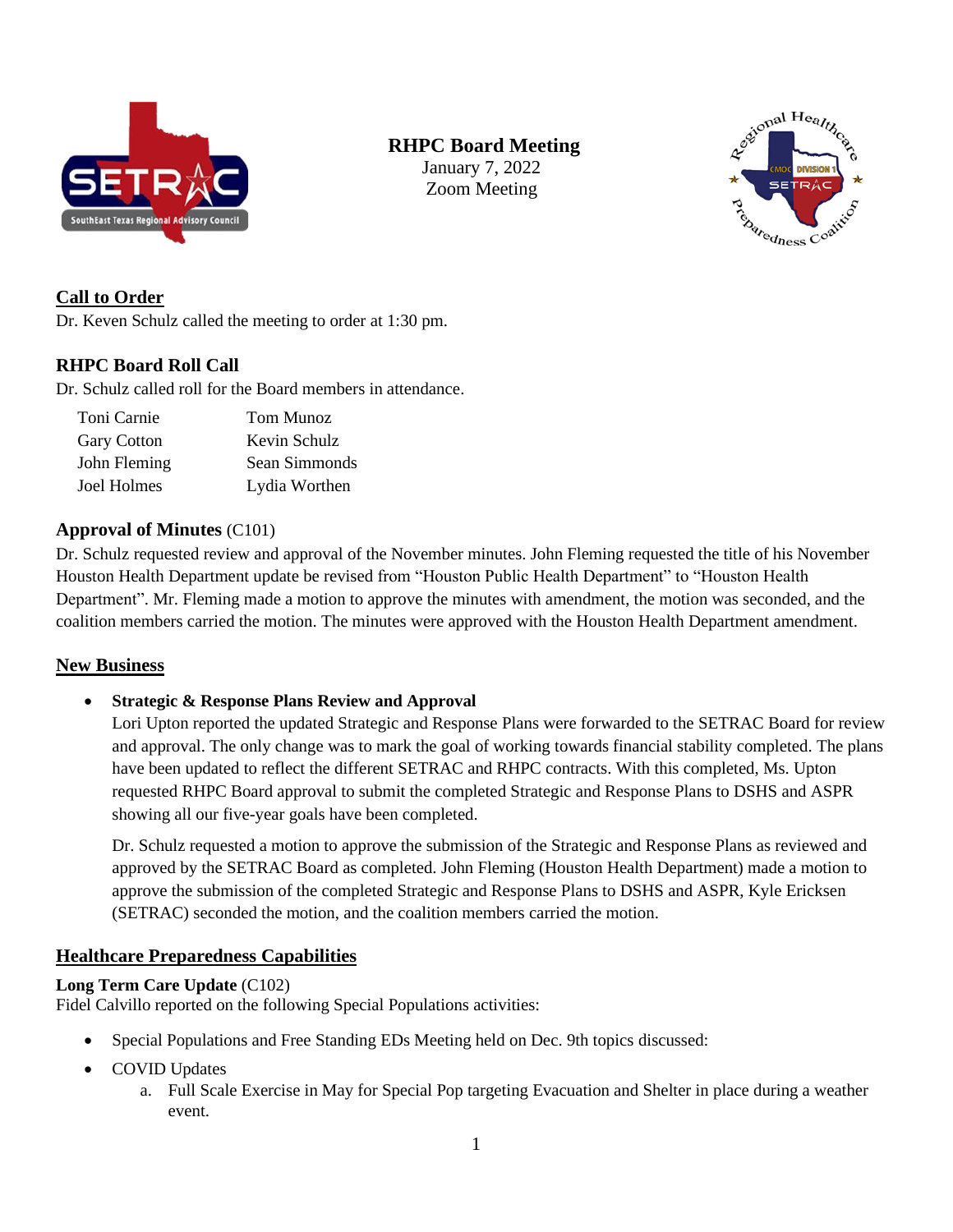- b. Exercise planning team will be created.
- c. Training and Exercise EMResource training available online and on site if needed. Will be scheduling training at SETRAC Conference Center in 2022 on January 24-28<sup>th</sup>.
- d. 2022 RHPC Symposium Speaker participation and Award of Excellence was discussed.
- FSED Stakeholder

COVID Update

- a. Burn Surge Exercise discussion to have FSED participate in the exercise; several FSED would like to participate.
- Ongoing Activities
	- 1. Planning to begin in 2022 with local OEMs for hurricane bootcamps (4).
	- 2. Continue working with ESRD and HHSC on Emergency Preparedness meetings.
	- 3. Continue to onboard facilities and agencies to increase regional participation in the coalition.
	- 4. Meeting with facilities and providing RHPC overview and working on agreements.
	- 5. Email communications have been sent out regarding COVID response activities.

Next meeting scheduled for February 10<sup>th</sup> at SETRAC Conference Center.

### **Training and Exercise Update** (C104)

John Wingate reported on the following Training and Exercise information:

### Off the Grid Drill

On December SETRAC conducted an Off the Grid Drill for the coalition. In all the drill was a success. The After Action Report has been completed and posted on the SETRAC website. Participants can follow the following link <https://www.setrac.org/after-action-reports/> to download a copy showing their participation.

### WebEOC, EMResource and EMTrack On-Line Trainings

Trainings are being scheduled on a regular basis; these trainings will be maintained on the SETRAC website under Education then Register for Training. Trainings have been scheduled for both day and evening times to ensure around the clock availability for training of personnel. Please follow this link for currently scheduled on-line based classes: [https://www.setrac.org/register-for-training/.](https://www.setrac.org/register-for-training/)

#### In-person and Facility Trainings

Our 2022 in-person Training calendar is open, and SETRAC is currently reserving dates for the year. SETRAC is now able to schedule trainings to be conducted at your facility or location. All social distancing precautions must be adhered to, and class sizes may be smaller than previously identified by SETRAC to accommodate social distancing guidelines. To inquire about the availability of training please contact John Wingate at [john.wingate@setrac.org](mailto:john.wingate@setrac.org) or by phone at 281-822-4439.

#### Amateur Radio Training

Due to the overwhelming success of the HAM Radio (HAM-in-a-day) courses SETRAC will be hosting a Ham in a Day Course on Saturday the 12th of March 2022 from 0800 – 1700. Follow this link <https://forms.setrac.org/211615782884868> to register for this session.

#### **EMTF Update** (C104)

Mikal Orr reported on the following EMTF activities:

Current Missions:

- AST Border Support in Dilley Texas 1 Ambulance crew operating on this mission from EMTF-6. SMA is through 1/14/22.
- AST 911 Support in Chambers County 2 MICU crews arrive on 1/7/22 up to 7-day mission. Covid exposures have resulted in short staffing of Chambers County's EMS system.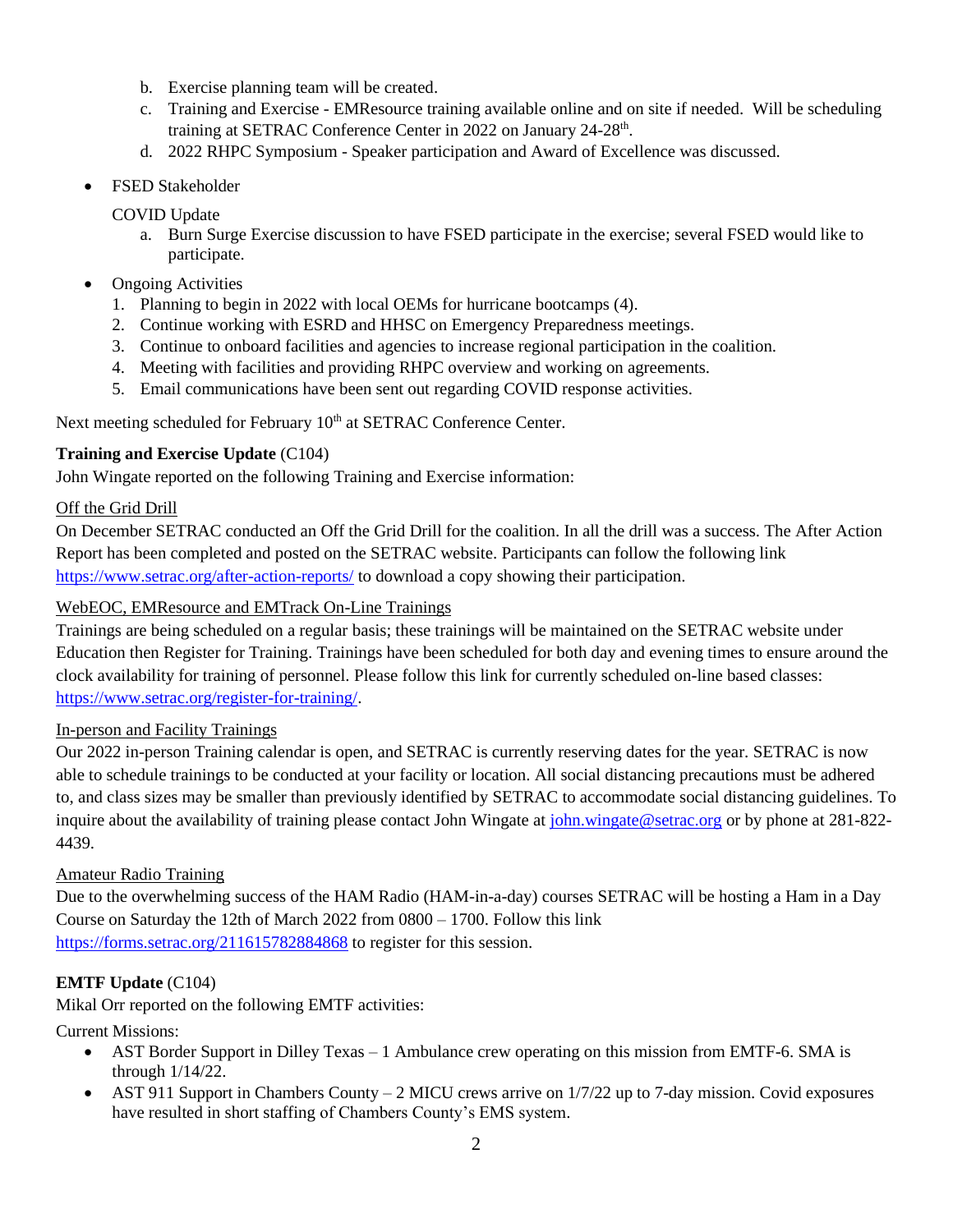Past Missions:

• MPV 6-01 completed transfer of 15 patients from a home health facility to 3 regional hospitals on 1/5/22.

Training/Meetings:

- EMTF Workgroup and Coordinator meetings scheduled for  $1/25 \& 1/26$  in San Antonio due to Covid restrictions, these meetings may be rescheduled or, potentially, held virtually.
- The 2022 EMTF training, meeting, and exercise calendar is tentatively complete. This calendar will remain fluid, again, due to Covid restrictions and scheduling conflicts. Once approved, the Calendar will be distributed to EMTF partners and leadership.
- As we move through this year, there will likely be training/mentorship opportunities during planned events and some activations. These opportunities will be evaluated on a case-by-case basis and approved by SETRAC leadership. Also, such opportunities will be on a volunteer basis and not eligible for reimbursement.

New/Future Business:

• Considerable work/planning needed to re-engage and develop our EMTF program components.

Training/Exercises:

- 1. 4 personnel attended the MIST Initial course during the Preparedness Symposium.
- 2. Developing a training/meeting schedule for 2022 MMU, AMBUS, RNST.
- 3. Strong need to build our RNST membership any hospital systems interested can email me for additional information.
- 4. Also focusing on the development of our Wildland Support Teams.

# **Inventory Update**

Kyle Ericksen will be going to each facility with each region's coordinator to meet everyone. His contact information is 832.849.7314 (cell) and [kyle.ericksen@setrac.org.](mailto:kyle.ericksen@setrac.org)

Mr. Erickson has started conducting a 100% accountability on all HPP assets of each corridor to include the SETRAC warehouse. He will be working through coordinators to ensure a smooth and painless process. He understands there will be inconsistencies, but his goal is to start fresh on the same page and move forward working together to keep track of all inventories and support all logistical needs.

# **Sub-Committee Updates**

# **RHPC Award of Excellence Committee** (C101)

Toni Carnie advised the 2022 Award of Excellence application is being revised and will be posted on the SETRAC website soon. She encouraged the coalition members to the complete and submit their applications since they are already doing great things at their facilities.

# **Symposium Planning** (C101)

Ms. Upton advised SETRAC/RHPC had a great turnout for the 2021 symposium. The 2022 symposium dates are November 2<sup>nd</sup>-4<sup>th</sup>. Planning will begin shortly with the first meeting being scheduled for February. Anyone interested in serving on the Planning Committee should contact Lisa Spivey at [lisa.spivey@setrac.org.](mailto:lisa.spivey@setrac.org)

# **Clinical Advisory Committee** (C101)

Ms. Upton advised, due COVID response there is no update at this time.

# **Corridor Updates** (C101)

**Downtown Corridor** – Clayton Ehrlich introduced himself as the new SETRAC Emergency Operations Coordinator for the Downtown Corridor. He reported the Downtown Corridor met on December 3<sup>rd</sup> via Zoom. The corridor members reviewed the 2021 symposium, announced the 2022 symposium dates, encouraged the group to complete and submit a 2022 Award of Excellence application, stressed the importance of EMTrack training, and approved the 2022 corridor meeting schedule. The next meeting is scheduled for February 4, 2022, at SETRAC conference center (depending on the COVID surge).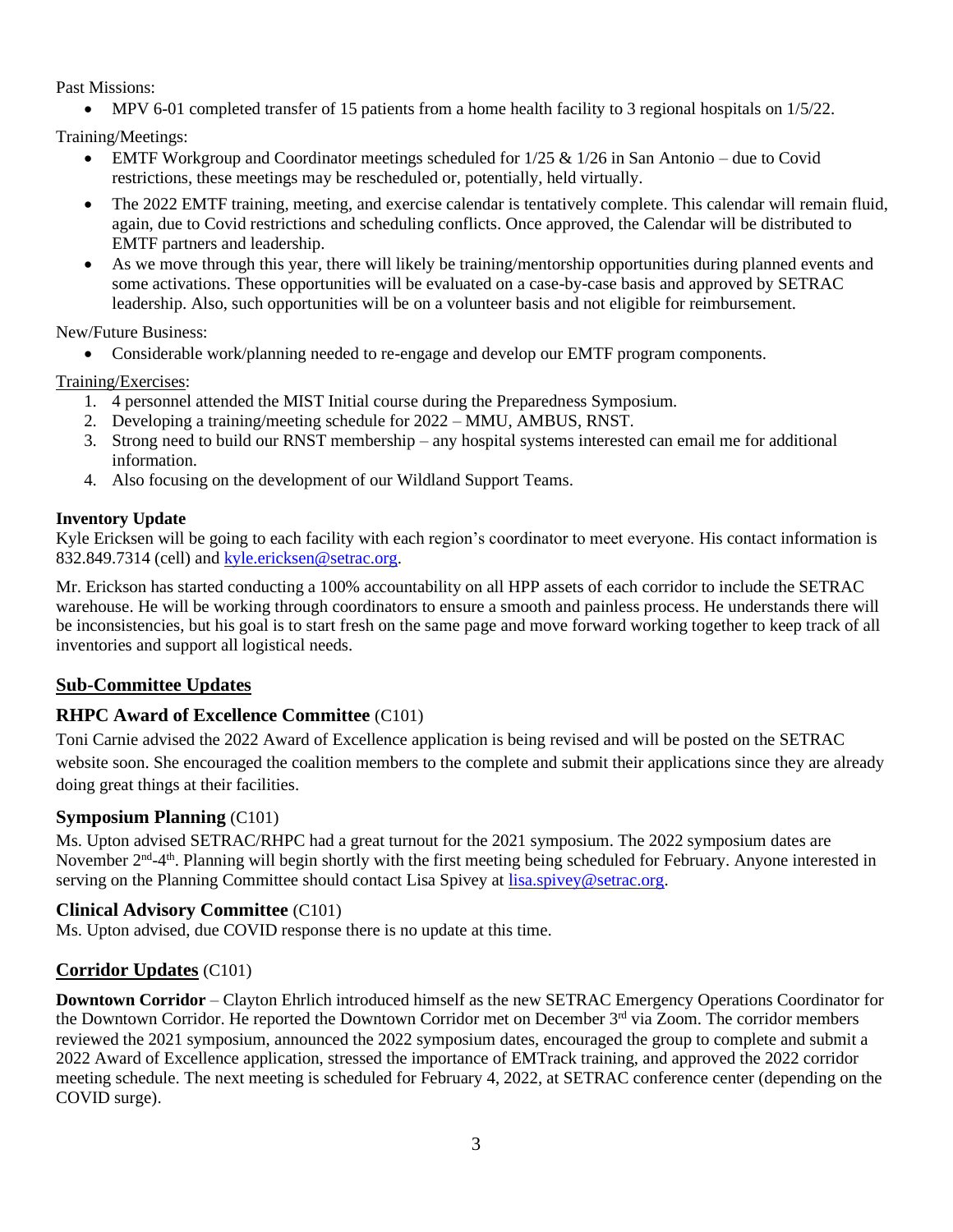**South Corridor** – Jeremy Way reported the next South Corridor meeting is scheduled for Friday, March 11, 2022.

**East Corridor** – Lydia Worthen reported the East Corridor met on December 12<sup>th</sup> via Zoom meeting and attendance was good. MCI triage training is a priority, and they are looking at EMResource super users to be available to enter patients into EMTrack during an MCI. The next scheduled meeting is January 14, 2022, which will also be via Zoom meeting.

**North Corridor** – Gary Litton reported the North Corridor met on December 8, 2021, via Zoom meeting. The corridor members discussed the HPP agreements for the coming year, the CCTA Exercise scheduled for February 5<sup>th</sup>, and the 2022 meeting schedule was approved. The next meeting is scheduled for February 9, 2022, from 2:00 to 4:00 pm to be held at CHI St. Luke's Memorial Lufkin (depending on the COVID surge).

West Corridor – Ms. Carnie reported the West Corridor radio checks have dropped and she encouraged the participating facilities/agencies to respond to the radio checks on the first Wednesday of every month at 10:00 am. The next meeting is scheduled for January 28, 2022, via "Go To" meeting.

# **Partner Updates** (C101)

# **Public Health**

**Department of State Health Service (DSHS) –** Bobbiejean Garcia reported they continue to monitor the Candida Oris cases in the region. There is not a health advisory out yet, but they will be looking into it. Justin Woodruff stated anyone with questions regarding the COVID vaccine is welcome to contact him at [Justin.Woodruff@dshs.texas.gov.](mailto:Justin.Woodruff@dshs.texas.gov) He reminded the coalition members registration for the Personal Protective Measures for Biological Events (PER320 PPE) scheduled for February  $10<sup>th</sup>$  is still open with 15 spaces available (TEEX.org/class/PER320).

**Houston Health Department (HHD)** –John Fleming reported HHD is still very much engaged in COVID and with the current surge there is a huge increase in the demand for testing. They are working on additional sites and mega-sites to handle the demand. He stated they have not seen an increase in demand for vaccinations and are working on strategies to target these communities. HHD is also working on general emergency preparedness for the winter season and moving forward with preparedness for the year.

#### **EMS**

**Montgomery County Hospital District –** Sean Simmonds reported 911 calls continue to come in at a higher volume throughout the region.

**SETRAC -** Chris Collier advised the coalition members that a workgroup is being created to review and update the MCI guidelines in the region. Anyone interested in serving on this workgroup should contact Mr. Collier at [chris.collier@setrac.org.](mailto:chris.collier@setrac.org)

Mr. Collier reported Montgomery County is online in the demo CAD Interface (EMResource) and will be added to the live site after testing is complete.

# **OEM**

**Montgomery County OEM** – Chris Perkins reported they are working quickly to keep the supply of monoclonal antibodies in the Regional Infusion Center in Shenandoah to keep the site open as long as possible.

**FBI –** Joel Holmes gave a brief summary regarding fostering ongoing partnerships between public health and law enforcement. There was an incident involving a hospital contacting CDC directly related to getting guidance for conducting an autopsy to look for ricin poisoning. He shared the information with public health and did not receive any information in return (i.e. name and dob of case).

**Harris County OEM** – Mark Sloan gave a brief overview of the STAR process and 418 (resource request). During COVID, the RACs have been automatically approving the requests, but now the local jurisdictions will become more engaged. When a hospital makes a request and it goes to the RAC, the RAC will need to verify with the local jurisdiction (city, county, etc.). This is not an issue for Harris County and the City of Houston as there is staff monitoring the STAR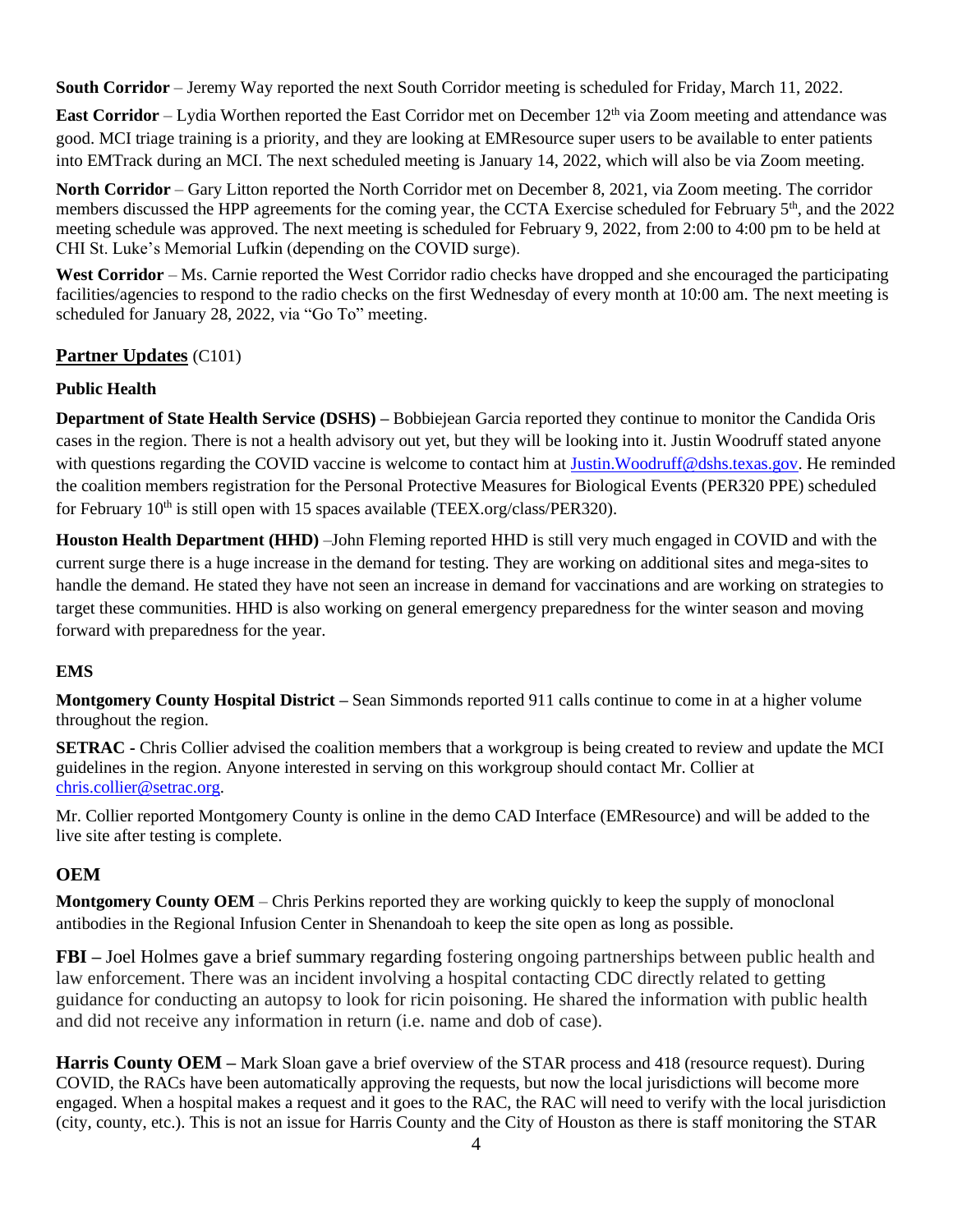requests daily and working closely with SETRAC to ensure the requests are pushed up. Some of the county jurisdictions have emergency manager personnel that are assigned other duties as well and are unable to look at WebEOC and the STAR requests on a regular basis. SETRAC may need to make calls to help facilitate the requests get pushed through. Any questions should be directed to Mr. Collier at [chris.collier@setrac.org.](mailto:chris.collier@setrac.org)

### **Open Discussion/Other**

### **State Nurse Staffing**

Ms. Upton thanked the facilities for their assistance in submitting their staffing needs by the deadline as requested. Angel Staffing is working quickly to fill our needs.

# **SETRAC Census**

Ms. Upton gave a report of the census in the region. On August 24, 2021, the SETRAC census was at its peak with 383 COVID-positive patients in general beds, and as of yesterday's data the census was at 1,640. The University of Texas COVID-19 projection board (based on COVID hospitalizations as well as cell phone ability data) indicates, as of January, the SETRAC census projection will have exceeded 4,000. Facilities are already short on beds with several hundred on waiting lists to get into facilities. SETRAC will be working together with the facilities to facilitate those patients into either an acute care or into outpatient care innovation therapy.

### **Military Assessment Team**

Ms. Upton advised the coalition members that a military assessment team will be here today at 3:00 pm to assess facilities to see if they will be able to bring in a military team.

#### **Senate Bill 500**

Ms. Upton stated this Bill is for counties to work with Adult Protective Services to shutdown unlicensed boarding and group homes. SETRAC will be meeting with the Fire Marshals to discuss a plan to ensure placement of the patients once a location is shutdown other than transferring them to local hospitals. Adriana Franco (Adult Protective Services) gave a brief overview of their process advising they are required to place the patients with a licensed-facility or a permittedhome.

# **Astroworld MCI**

Dr. Schulz thanked everyone in the region for their response during the Astroworld MCI. The SETRAC After Action meeting was well attended and the report was good.

# **Houston Marathon**

Dr. Schulz reminder the coalition members of the Houston Marathon scheduled for January 15<sup>th</sup> and 16<sup>th</sup> (January 15<sup>th</sup>marathon and January  $16<sup>th</sup> - 5K$ ).

# **Adjourn**

There being no further business or discussion, Dr. Schulz requested a motion to adjourn the meeting. Mark Sloan (Harris County OEM) made a motion to adjourn the meeting at 2:29 pm, the motion was seconded, and the meeting was adjourned. The next RHPC Board meeting is scheduled for March 4, 2022, in the SETRAC conference center (1111 North Loop West, Suite 160, Houston, Texas 77008).

#### **Attendees**

Kevin Schulz, Toni Carnie, Gary Cotton, Guido Cubellis, John Fleming, Joel Holmes, Tom Munoz, Sean Simmonds, Lydia Worthen, Ikeakaghichi Akanu, Bryce Allen, Kris Barnes, Delba Barrios, Jason Baumgarten, Sheryle Bazan, Ashley Brittain, Bethany Brown, Lasandra Brown, Edward Burleigh, Jonathan Castaneda, Carley Clifton, Kenneth Coleman, Angela Cone, Cynthia Crespo-Bonaparte, Dena Daniel, Richard Dunn, Adriana Franco, Trey Frankovich, Bobbiejean Garcia, David Garrett, Kristine Gerlich, John Gomolka, Christy Gonzales, Kyle Hamilton, Rayna Hathorn,